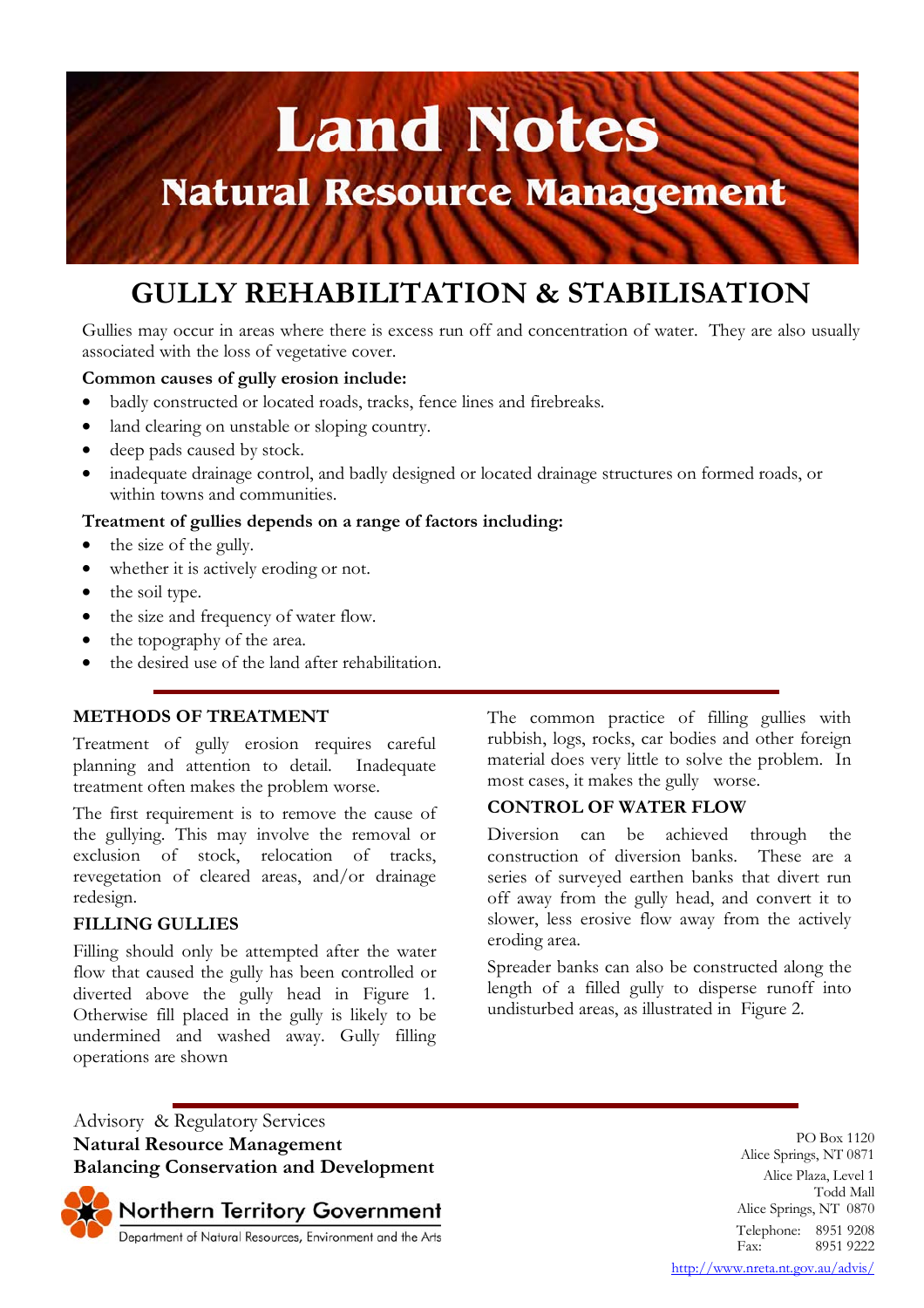



2. Grade subsoil across the bared area and into the gully



- 3. If subsoil is dry or hard, rip the area. Grade area off to an even depression with no humps or hollows. Remove any remaining soil windrows (except stockpiled topsoil)
- 4. Respread topsoil to leave a thin layer over the exposed subsoil and fill



5. Protect area from grazing or vehicle use



**Figure 1 Filling gullies** 



**Figure 2 Rehabilitated gully** 

The design and pegging of gully head sills and spreader banks should be carried out by Soil Conservation Officers or persons with the expertise.

# **GULLY FORMALISATION**

In some cases, the diversion of water may not be an option due to lack of room or the absence of safe disposal areas.

If gullies are small and not subject to a large water flow, then they can be formalised to provide a safe channel for water disposal, as illustrated in Figure 3. In effect, this method turns an unsightly gully into a stable drain.

To formalise drainage, the gully head should first be graded back to make a gentle slope rather than a sharp drop. The sides of the gully should also be battered back (smoothed off), and the gully head stabilised with formal structures made out of rock, concrete or rock mattresses. The entire gully should then be protected from grazing or vehicle use.

In most cases, a layer of topsoil will be required for grass establishment. A light ripping along the gully before topsoil application will help marry the topsoil to the subsoil.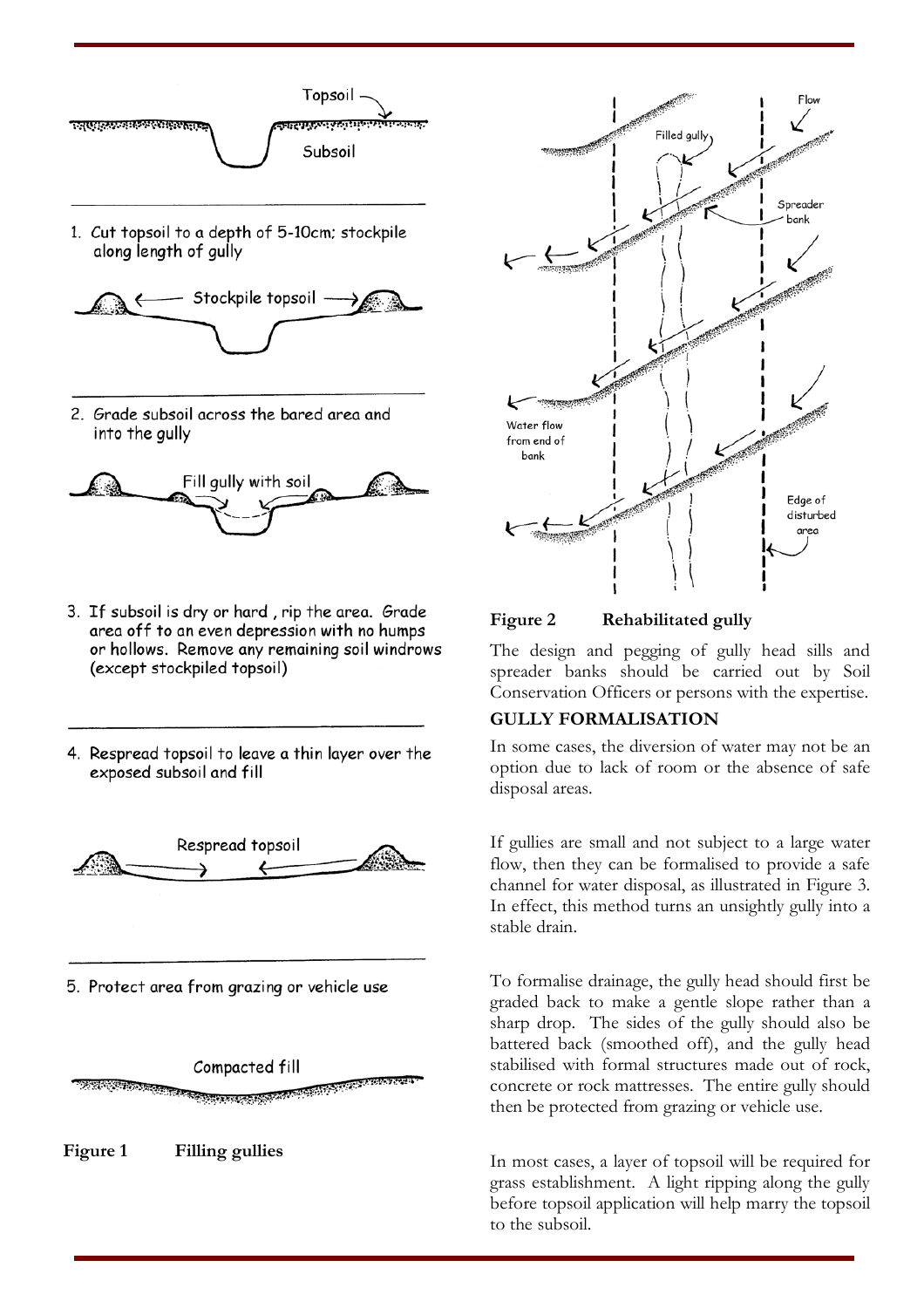A protective cover of erosion resistant material may be required where seeding and irrigation is impractical. This may include concrete, rip-rap, reno mattresses or geotextile.

The treated area may also need to be fenced during establishment to prevent grazing.

The final outlet must be located in an undisturbed area that is not subject to scouring. If a suitable area is not available, then the outlet must be adequately protected.

After completion, the drain must be monitored to ensure that rilling is not occurring in the channel bed. If it is, then other forms of treatment will be required, for example incorporating grade reduction structures or lining the channel with more erosion resistant material.



# **Figure 3 Gully formalisation.**

# **GULLY STABILISATION**

The control of active gully heads can be achieved through the construction of a series of grade stabilisation structures (also called drop structures). These structures are designed so that the flow in the gully is reduced to a non-scouring velocity. Sediment is dropped between the structures, filling the gully naturally, as illustrated in Figure 4. Eventually vegetation can be planted between the structures and the gully stabilised.

This method is very effective in the control of gully erosion, and is unlikely to fail if properly designed and constructed.

The locations of the structures are important; they must be placed so that as much sediment is collected as possible, while still ensuring that the structures are stable. Sites should also be relatively smooth at the gully floor, and have a gentle slope between the gully floor and sides.

However, major gullies may require more elaborate structures requiring engineering design.



Figure 4. Action of drop structures

# **LOW COST DROP STRUCTURES**

A variety of materials can be used to construct small grade stabilisation structures and some examples are given below.

# **Logs**

A narrow trench is first dug into the sides and across the floor of the gully. Geotextile is then laid across and into the trench, extending both up and down the gully, and staked into place.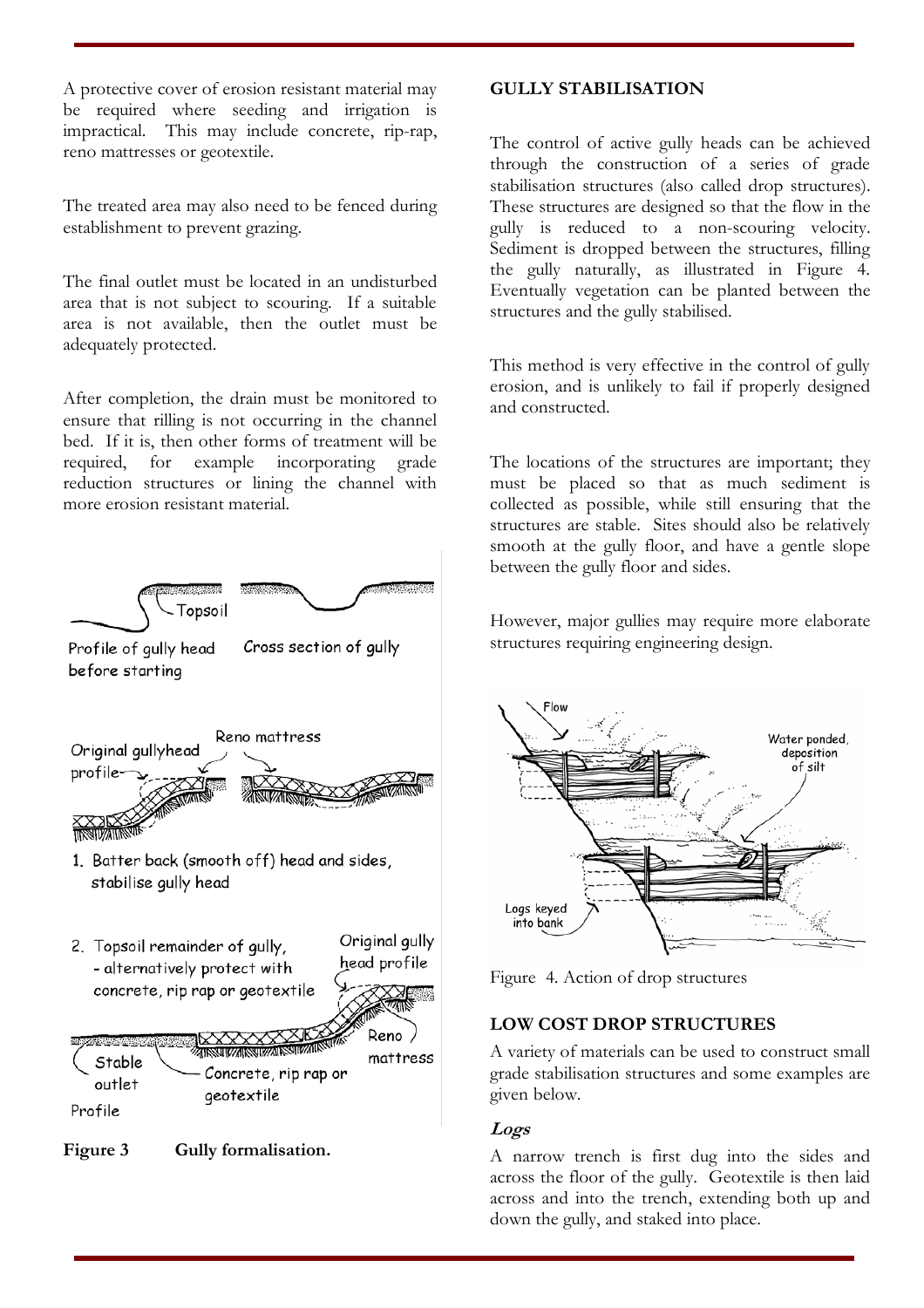Treated logs or cypress pine logs are then placed horizontally across the gully floor, embedded firmly into the trench and geotextile, and gaps in the trench backfilled with compacted earth. It is important that the logs are long enough to be securely keyed in to each side of the gully. The logs are then stacked on top of one another to the height of the bank, and held in place with droppers or pickets, as illustrated in Figure 5.

Logs must be placed high enough to prevent water flowing around the edges during significant flows. Failure to do this will result in undermining and a widening of the gully. A notch can also be made in the top of the structure to contain the flow of water and prevent undermining.



Figure 5 Small drop structure made out of logs

# **Rocks**

Rocks can also be used to construct grade stabilisation structures. In order to be successful, rocks should be contained in wire baskets, or "sausages", and fixed in place with pickets, as illustrated in Figure 6. This will prevent individual rocks breaking free, creating breaches in the structure and channelling flow.

Construction methods are similar to those used for log structures, where a trench is dug into the gully to key in the rocks, and geotextile laid over the trench and staked in place.

Mesh is then laid out across the gully and up the sides. Loose rock is packed in one half, and the other half is wrapped over the rock and laced to the other edge, making sure that the sausage is firmly embedded in the trench. This sausage is then staked in place, and gaps in the trench backfilled. It is important that the rocks and mesh extend past the outer edge of the gully to prevent scouring.





3. Mesh rolled into a rock sausage and staked in place

Figure 6 Small drop structure made out of rocks

#### **MONITORING**

Small low cost structures require vigilant monitoring to make sure they are working effectively. Common problems include:

- water flowing around the edges of the structure.
- erosion immediately downstream of the structure.
- breaching, particularly if rocks are used.

If any of these problems occur, downstream protection must be applied, and the edges of the structure properly keyed in. If breaches occur, then some other form of construction should be considered (for example using geotextile and wire baskets rather than unconfined rocks).

Failure to treat these problems quickly will result in further erosion.